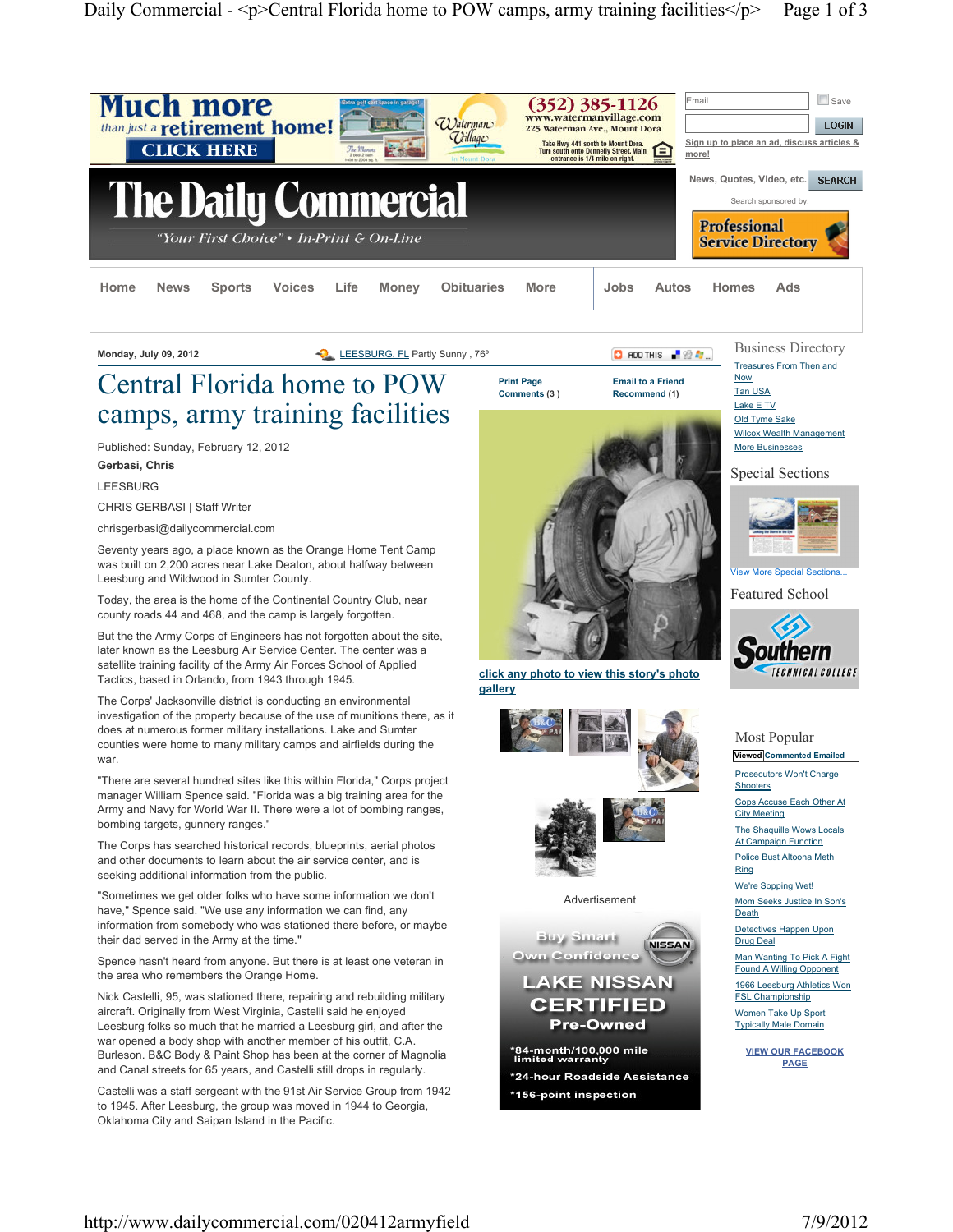Castelli said he could not go overseas because of a heart condition. The service had actually rejected him because of the condition, but he talked his way into the Air Service Group because it needed sheet metal workers and he had gone to trade school.

While based at the Orange Home, the 91st group served 13 airports, traveling to each one whenever called upon.

"Anything that was wrecked, we'd rebuild," Castelli said.

Castelli lived in one of the 1,125 tents at the camp, which initially had only wash basins for soldiers to use. He said the owner of a Leesburg hotel always left one room unoccupied so soldiers could use the shower and towels.

The Army Air Forces school acquired the land near Wildwood and built the camp in 1942-43, according to a Corps report. The property remained under military control until March 1945, when it was no longer required for the war effort.

Spence said the air service center had a rifle range, small-arms range and hand-grenade court, where soldiers practiced throwing grenades. This site, however, used live high-explosive hand grenades, which would obviously pose a threat today if any remain intact.

"Kind of dangerous training," Spence said.

Castelli, however, does not recall the camp having a hand-grenade court. And his group was too focused on rebuilding aircraft to get much training on the gun ranges, he said.

Castelli's group serviced Leesburg Army Airfield, now Leesburg International Airport. The 313th Fighter Squadron was assigned to the airfield, training pilots with P-40 Warhawks and P-47 Thunderbolts.

Castelli recalls repairing a C-47 at a shop near the airfield one day. He saw a P-47 fly overhead and the engine exploded and a "ball of fire came out." The pilot couldn't escape, and the plane crashed into Silver Lake, Castelli said.

Many years later, the Leesburg library referred a woman looking for information about the airfield to Castelli. The woman's father had died when she was 3. Her father turned out to be the pilot in the crash that Castelli had witnessed. He told her the story of what happened that day.

"When she was leaving Leesburg, going to the Orlando airport, out of the clear blue sky a rainbow came out," Castelli recalled the woman telling him. "She said, 'I knew it was my dad.' "

Castelli also remembers the time when a group of engineers -- "They were a tough bunch of guys'' -- wanted to see how fast they could construct a runway. They cleared land and put down sheet metal runway mats.

"Those damn engineers had the land cleared and a P-40 or P-47 landed in 36 hours," he said.

Castelli is not certain but believes that site was at the Bushnell Army Airfield, which was also was part of the Army Air Force Training Command during 1942-1945. That airfield site is northeast of Route 301 and Walker Avenue, one mile northeast of Bushnell, and was constructed by the 841st Aviation Engineers Battalion in 1943, according to military-related websites.

Bushnell airfield had a hard-surface runway and a steel plank landing mat runway. Castelli said that after the war, the steel mats from the runway the engineers had put in were made into fences around the area. Today, the outlines of the former runways are still apparent in aerial photos.

Bushnell AAF was also used by Boeing B-17s from Brooksville AAF. Castelli said his group once had a secretive mission to repair five B-17s that had sustained damage after flying through a flock of birds. The Brooksville base was shut down during repairs on the B-17s, which were well-guarded because they had innovative remote-control bombing systems.

Bushnell AAF was used extensively in chemical warfare tests in nearby Withlacoochee state forest, according to an Army Corps of Engineers report. Bushnell also included a 40-acre designated ordnance area.

In 1943, the Dugway Proving Ground Mobile Chemical Warfare Service Unit arrived to begin experiments on chemical agents, setting up the Chemical Warfare Service Experimental Station. Chemical munitions were stored at the airfield, and there was a toxic gas yard. Aerial bomb drops on the Withlacoochee test site were from planes that were loaded at Bushnell. Chemical plant growth regulators and DDT insecticide were also used at Bushnell, the Corps report said.

Those activities caused the former airfield to be the site of environmental cleanup investigations in 2001.

Not far from the Leesburg airport on U.S. Highway 441, the grounds of the current site of Lake-Sumter Community College were used as a camp to house German prisoners during WWII. There were 12 to 14 barracks that had to be removed from the site before the college could begin construction in 1964, LSCC's first president, Paul Williams, recently told The Daily **Commercial** 

The camp was originally part of the Leesburg air base. It was a branch camp for Camp Blanding in Starke which housed 10,000 POWs, according to Daily Commercial archives. The Leesburg camp held 250 prisoners. Many of the prisoners had been part of Field Marshal Erwin Rommel's elite fighting unit, which had been captured in North Africa.

Apparently, the prisoners' preferred movie fare were musicals, action films and historical films. They also enjoyed sports equipment and playing soccer on an athletic field, home study courses and a library, steak dinners, and they formed a chorus.

Castelli said he was not in Leesburg when the POWs were there, but his father-in-law told him, "the German prisoners were happier than a lark."

But the POWs were also put to work, picking fruit and vegetables, and working for construction firms. Businesses paid the government for their services.

After the war, the barracks were used as housing for agricultural workers until 1962, when the site was selected for the college campus.





Daily Commercial Websit http://dailycomme<br>rcial.com Status: None

#### AdChoices<sup>[2]</sup>

Free Army Records Search Search From A Billion+ Records & Find The Person

You're Looking For! . . .<br>nv Archives.com

#### Vietnam Veteran

**Store** Anything a Vietnam Vet Could Want. Free Shipping-365 Day Guarantee w VetFrien

# U.S. Army

**Records** Largest Online US Military Records Collection. Discover Family Heroes. www.ancestry.com

## Public Arrest

**Records** 1) Enter Name and State. 2) Access Full Background Checks Instantly. InstantCheckmate.com